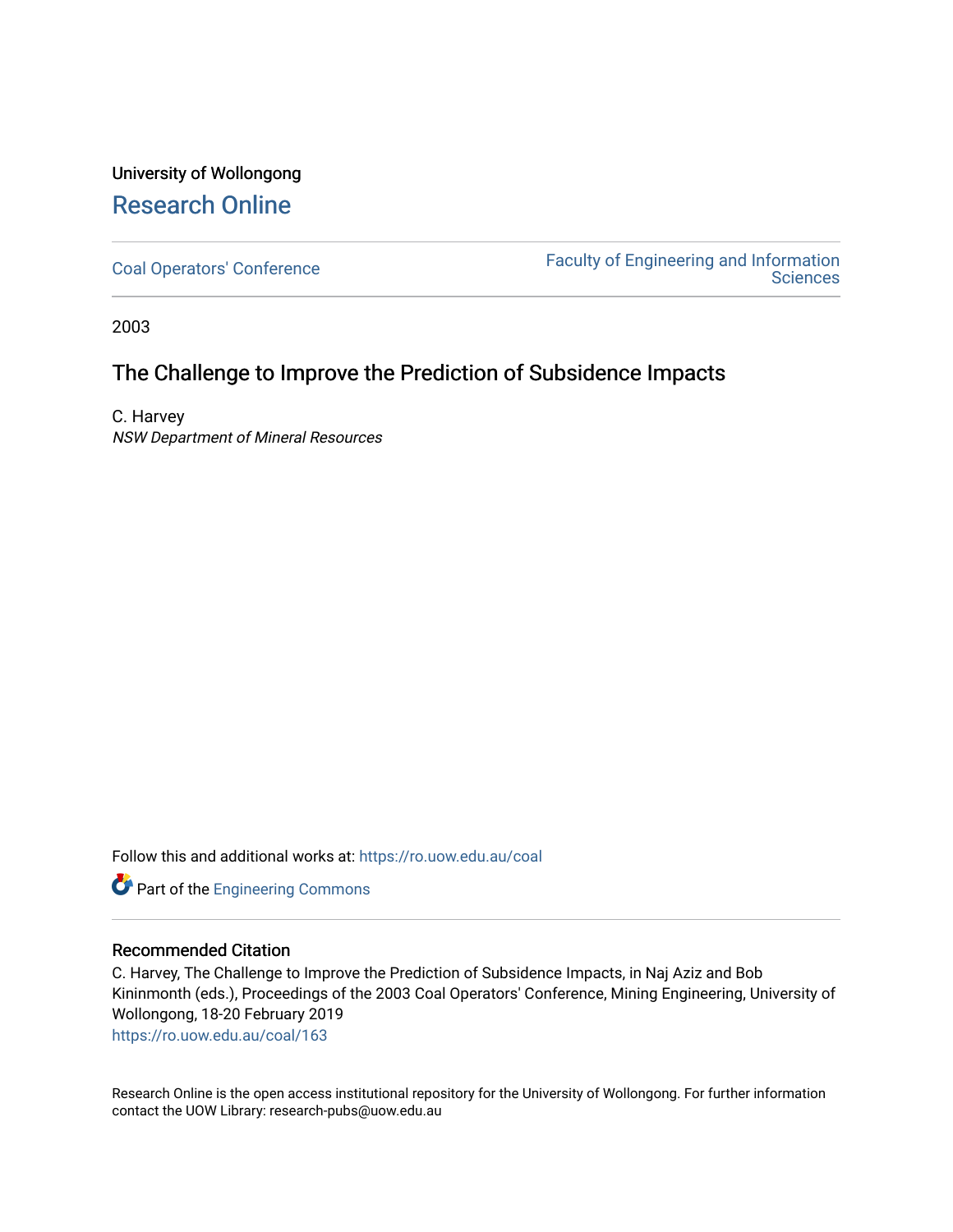# **THE CHALLENGE TO IMPROVE THE PREDICTION OF SUBSIDENCE IMPACTS**

# **Chris Harvey <sup>1</sup>**

*ABSTRACT:* Over the last twenty-five years, due largely to direct monitoring and industry funded research the understanding of mining induced subsidence has been greatly enhanced. A high level of correlation between predicted subsidence and actual ground movement has been achieved, especially where the terrain is fairly uniform. The more critical component is determining the nature of impacts specific levels of subsidence will have on surface features, both natural (cliffs, gorges and rivers) and man made structures (roads, pipelines, houses and commercial buildings). With proposed changes to the approval mechanism for longwall mining operations there will be a greater need to improve the accuracy of subsidence predictions and estimating the resulting impacts upon all surface features. This will require further fine-tuning of the mechanisms used to measure and predict subsidence.

#### **INTRODUCTION**

Subsidence and resulting impacts are a direct consequence of mining. Changes in longwall equipment and improved ground stability management techniques have allowed longwall block to become longer and wider. This has resulted in changes to the nature of subsidence related impacts. Along with the variations in longwall layouts the prediction of subsidence parameters is now expected to achieve a higher level of accuracy than was the case in the past.

To some extent improvements in subsidence prediction has been driven by a wide range of subsidence monitoring requirements imposed via the current approval process under section 138 of the Coal Mines Regulation Act 1982 (CMRA) (NSW Govt 1982) and the need for subsidence predictions as part of any environmental impact statement for an underground coal mine. There is generally a growing requirement for the wider community to have an understanding of subsidence and how it will impact upon their amenity, residences, public utilities, and natural surface features.

It logically follows that the challenge for all future longwall operations is to be able to predict the levels of subsidence resulting from longwall extraction (primarily its location and magnitude) and the potential impacts of this subsidence upon a wide range of surface features, both natural and man made. The credibility of these predictions are hence linked to the ongoing acceptance by the wider community of these subsidence impacts and the ability of each mining operation to obtain future approvals to either extract pillars and/or use the longwall method of mining.

## **EXPLAINING SUBSIDENCE**

Subsidence predictions have historically been linked with and directly follow from the measurement of surface ground movement as longwall extraction progressed. For this reason they have traditionally had an empirical focus, with the monitoring of results for a wide range of pillar and longwall extraction areas being used to develop indicative subsidence curves. The work of the late Dr Holla has been fundamental in developing both early and current prediction profiles with the various characteristics for each coalfield being taken into consideration. The characteristics of trough subsidence as illustrated by Holla and Barclay (2000) are shown in Figure 1. In more recent times the development of enhanced surveying techniques has provided an improved monitoring and measurement framework to underpin these predictions. Recently the monitoring technique to provide higher accuracy in subsidence prediction has been three-dimensional monitoring so that the full range of movement of a particular point can be plotted over time and in relation to the underlying extraction of coal.

This empirical approach has been responsible for subsidence prediction being viewed more as an art, rather than a science, which resulted in a certain level of suspicion by people outside of the coal mining industry. It follows

 $\overline{a}$ 

*<sup>1</sup> NSW Department of Mineral Resources - Wollongong*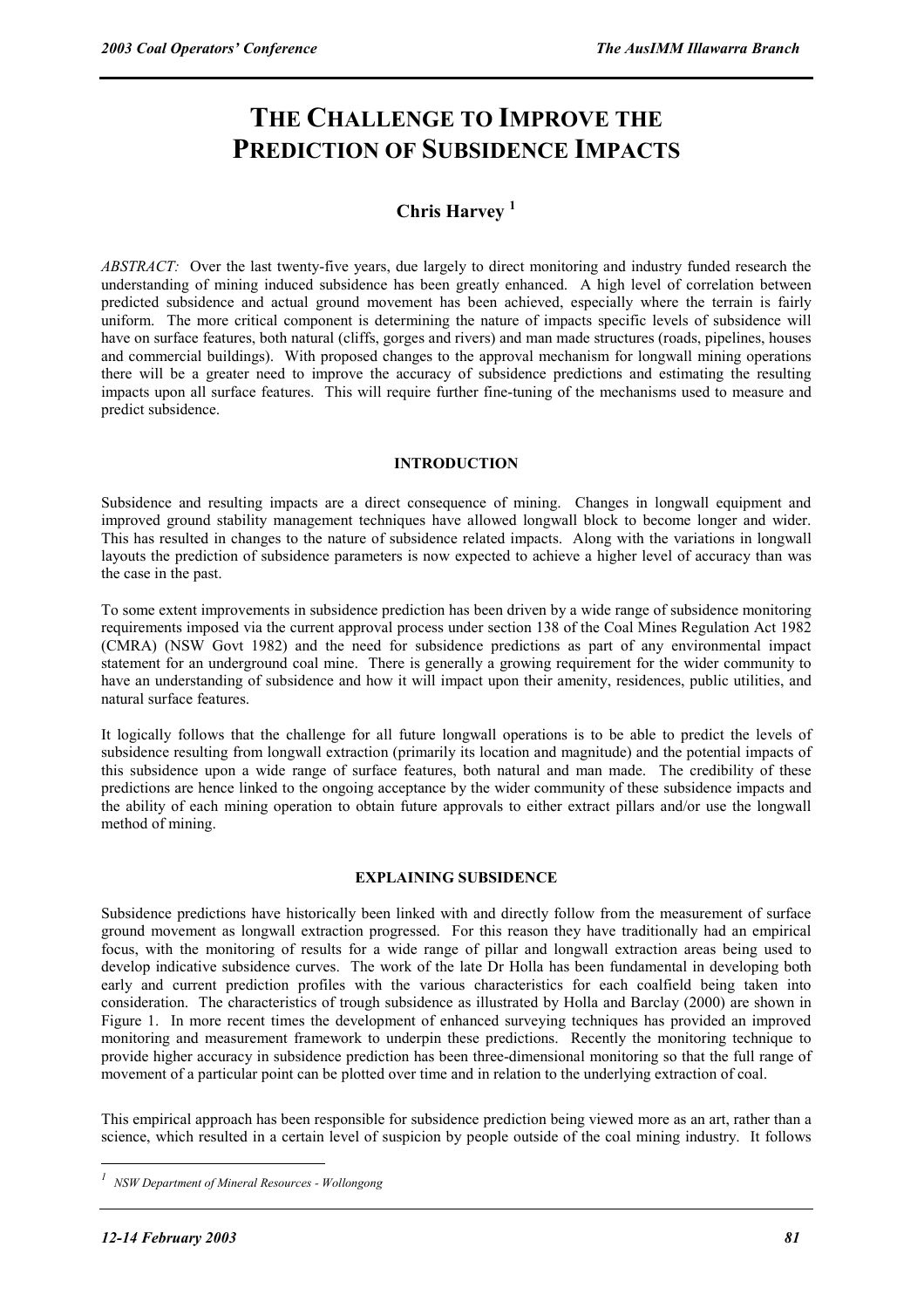that any reporting on subsidence and subsidence related issues must have regard for the target audience. The level of detail, the style of reporting and documentation used for a mine manager and other industry related people is significantly different from what should be used in an environmental impact statement and different again from that used in a public news letter.



**FIG. 1 - Characteristics of trough subsidence (Holla & Barclay, 2000)** 

Understanding subsidence can be seen as only the first step in a somewhat complicated process of determining subsidence impacts. While predictive models outlining the extent and nature of subsidence can be refined by monitoring, the actual impact of that level of subsidence upon a specific surface feature requires further consideration and understanding by specialists external to the mining and subsidence review process. In this regard a higher level of understanding as to the engineering characteristics and specifications of each surface feature must be understood so that the scale and nature of the impacts can be predicted.

The manner by which the predicted level of subsidence is correlated to specific impacts on a surface feature and the way that this is explained to the general public is potentially just as important as predicting the amount of subsidence. Explaining to home owners that the ground beneath their houses will subside by 800 mm to 1 m, but not to worry as it is within the design limits of the building and in any case the Mine Subsidence Board will rectify any damage, can be very difficult. This also applies to a wide range of infrastructure owners, such as councils, water and sewerage authorities, road, rail and owners of large commercial or industrial buildings. However the real challenge is to develop the same level of skill, expertise and understanding in respect of subsidence impacts on natural features.

#### **Knowing the Surface Features**

Current requirements for the granting of a lease (ie. an Environmental Impact Statement (EIS) followed by Development Consent) ensures that at some stage during the life of an underground mine, all the key surface features, land improvements and structures likely to be impacted by mining are identified. For obvious reasons this is considered to be more relevant and highly desirable for longwall extraction, as the direct impacts upon surface features must at some stage be identified as part of the current approval mechanism under Section 138 of the CMRA.

Throughout the life of an underground mine it is not unreasonable for the scale, nature and relative significance of surface features to change. This is true for both man made structures including residential dwellings, public utilities, historical or heritage buildings as well as natural surface features such as cliff lines, streams rivers, swamps, local and or endangered fauna and flora. The rate and degree to which land development for residential, commercial and industrial uses are promoted and undertaken could mean that an entire range of land use issues and or potential constraints can be imposed upon a mining operation some considerable time after the lease was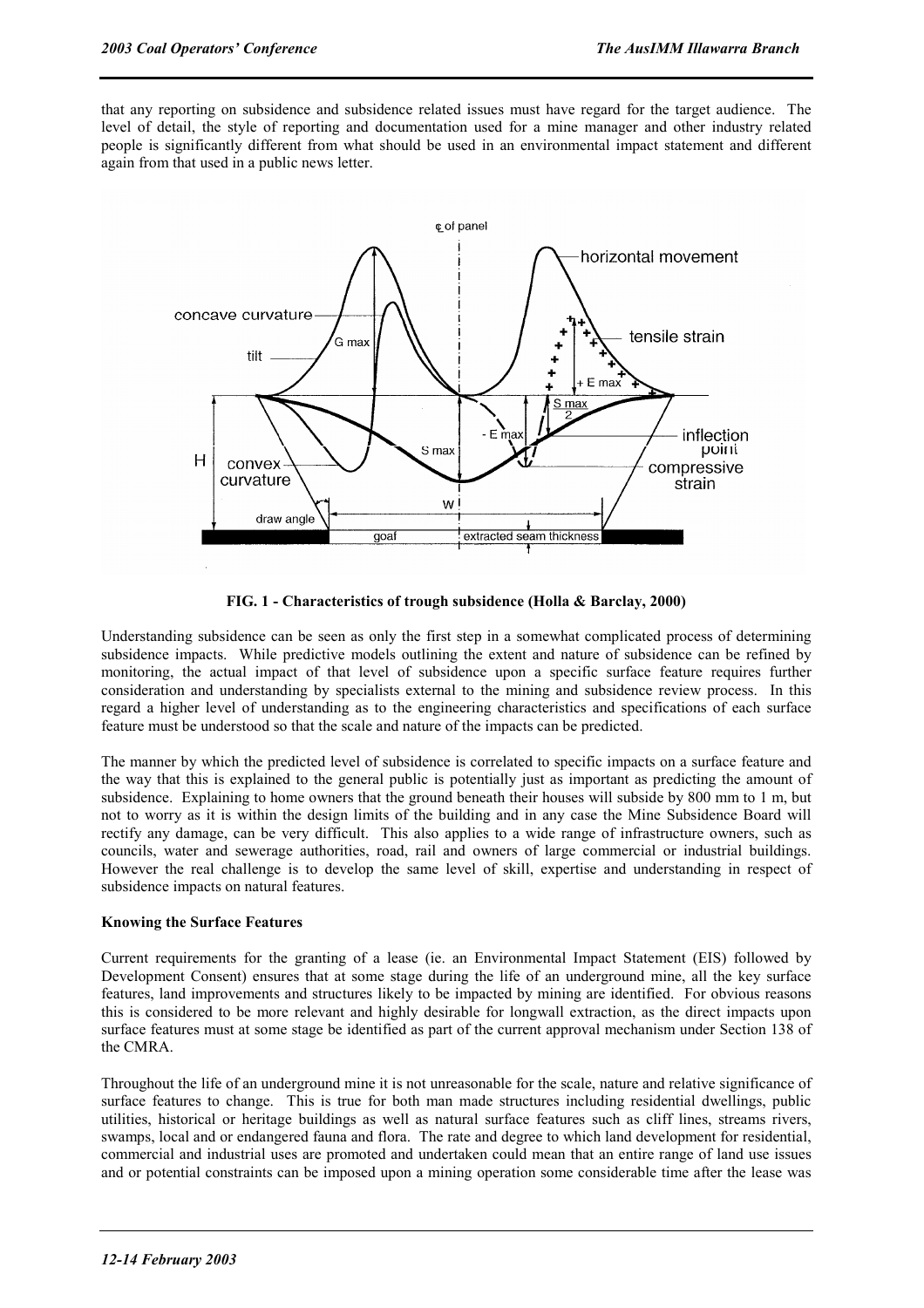first granted. In respect of natural surface features it is not uncommon for communities and conservation groups to be more vocal as mining progresses towards a particular feature and the potential mining impacts became visible and known. Examples of this include cliff lines in the Lithgow area and rivers in the Appin/Douglas Park area.

The guidelines developed by the Department of Mineral Resources to support any application under section 138 of the CMRA, do detail the range of surface features that need to be identified and considered in respect of the potential subsidence impacts. Following on from this has been the development of specific management programs to mitigate and where necessary remediate the potential impacts of subsidence on surface features. This is more common for man made structures such as buildings, bridges and pipelines, especially where the engineering characteristics are documented and fully understood. It follows that to obtain optimum understanding of what man made features both existing and proposed are likely to effect a particular mine layout, an informed and mutually supportive relationship with the local planning authorities is important. The aim being to solve as many issues during the planning phase as is possible.

In respect of natural surface features the situation is not as well defined and understood. It is exceedingly difficult and virtually impossible to determine how much ground movement a cliff line or rock formation can withstand before it fails. Similarly the ability of a stream to accommodate local changes in permeability and surface cracking associated with strain induced by valley closure is difficult to quantify. While some generic guiding principals can be developed a more detailed understanding can only come about through extensive baseline research, which could be unobtainable on a wider scale. Hence a formal rating system is seen as the only mechanism, which can be used to identify where the baseline research should be undertaken and an acceptance that some features may be damaged. This involves a structured and systematic means of rating a natural surface feature so that the most significant and least significant features are categorised. Following on from this, further work and research can be applied to specific features, which are less significant but may have a local or related significance to other more prominent features. This allows for detailed fine-tuning of a mine plan where extending or reducing a longwall or pillar extraction panel could greatly alter the potential subsidence impact on that particular feature.

This approach has been successfully developed and implemented for cliff line and rock formations in the Western Coalfields. Work by Harvey (1989), Radloff & Mills (2001), and Waddington Kay & Associates (2002), has led to the fine-tuning of mine layouts at a number of collieries. A similar approach could be taken for other natural surface features such as streams.

#### **MATCHING MINE DEVELOPMENT TO PREDICTED SURFACE IMPACTS**

The development of a mine has traditionally been dominated or controlled by mining and economic considerations. That is to say key factors such as stress orientation, geological structures, coal quality and ventilation, get prominent consideration in combination with speed of development and a quick return on invested capital. Potential constraints imposed by surface developments, features (both natural and man made) and the possible impacts of subsidence receive little to no consideration, especially for initial mine planning.

The legacy left by earlier decisions and the extraction of coal from specific locations figure largely in the final layout adopted for a mine. The nature of mining means that if a particular layout proves to be less than appropriate the whole process cannot start again with a clean slate. It is not feasible to "put the coal back" and start again. Hence mine development must contend with circumstances as they present themselves, as well as being flexible enough to accommodate as wide a range of options as is possible.

Surface constraints and environmental considerations have been growing in prominence over the last twenty years. This is directly reflected in the range of issues covered in EIS's for new underground mining operations, the conditions attached to the development consent and the overall cost associated with gaining all necessary approvals. A key component in recent development consent conditions is the requirement for community consultation or liaison committees, as well as undertaking specific documentation and reporting requirements. Also included are the Department of Mineral Resources' Mining Operations Plan (MOP) and Annual Environmental Management Report (AEMR) requirements, which focus on each mine managing the environmental and rehabilitation aspects of its mining activities, especially mining related subsidence impacts.

A direct consequence of these trends, especially the heightened focus on EIS and supporting documentation, is that a higher level of accuracy and predicability is required for the preferred mine plan. This in effect determines the overall footprint of any proposed mining operation and hence the surface impacts. There is a need to develop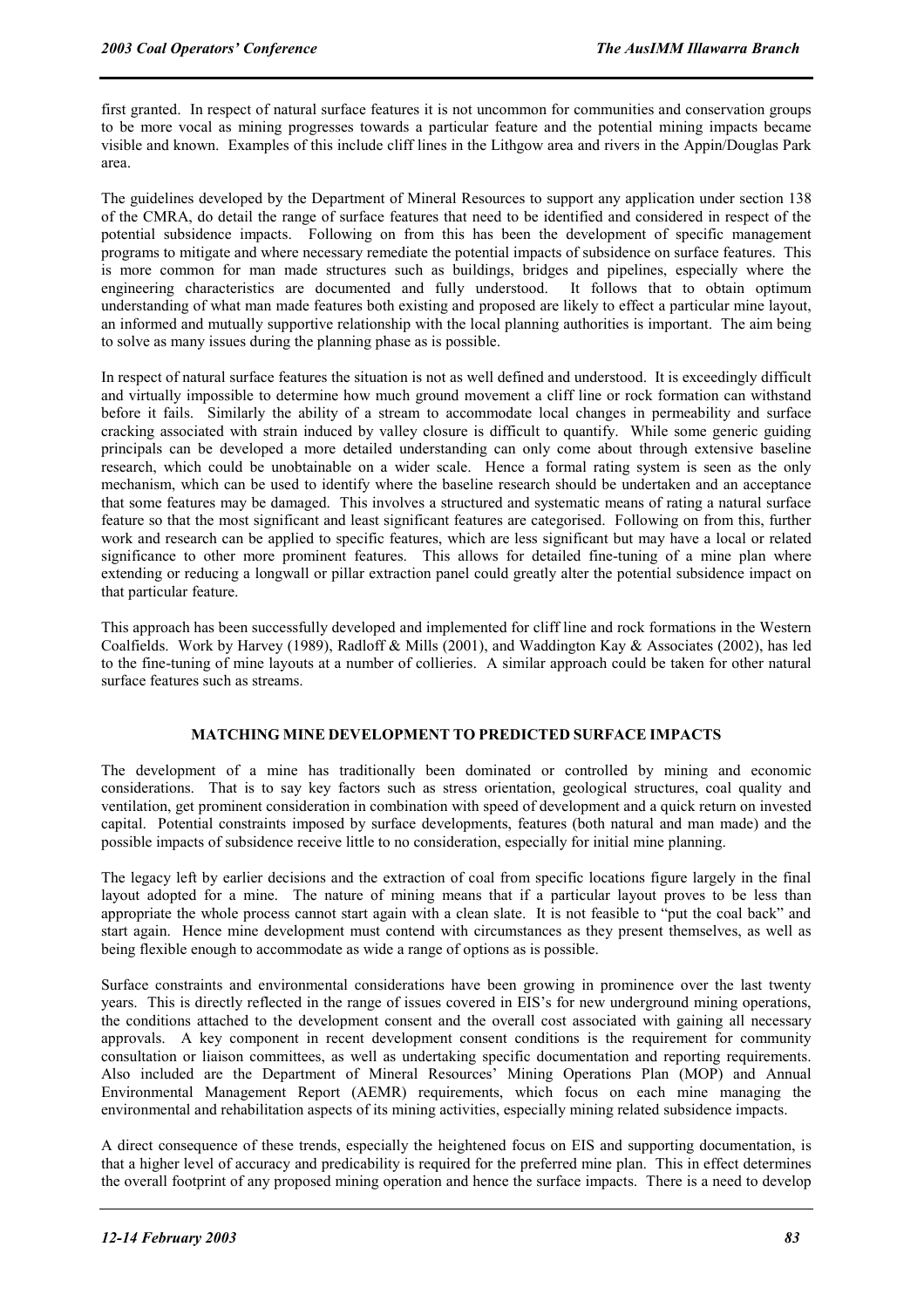the most suitable mine plan which can then be justified and defended. However if surface impacts associated with mine subsidence are not accurately determined and receive secondary or superficial consideration, the ability to defend a particular preferred option in a Commission of Inquiry and to the community in general is greatly impaired.

To overcome this particular problem, it would appear that the mine planning process must go through a number of separate iterations, resulting in an optimum plan. The focus of these separate planning steps being:

- Mining and geological considerations; including key components such as stress orientation, geological structures, neighbouring mine workings and ventilation;
- Economic considerations; including development/extraction rates, utilisation of existing mine developments and optimising the return on capital;
- Minimisation of subsidence impacts; including dams, pipelines, large buildings, public services, bridges, future developments, cliff lines, rivers, specific flora and fauna communities.

The resulting mine plan is then a compromise of each separate plan and can reflect a structured ranking and assessment process, which can in turn be defended at subsequent reviews or inquires.

It follows that just as certain mining limitations and constraints must be understood, there is an absolute requirement to define all surface features and the predicted subsidence related impacts that may occur for each mine plan options. Base line data and improved subsidence predictions become fundamental components in mine planning and ultimately matching mine development to predicted impacts.

#### **MINE SUBSIDENCE PLANNING**

The concept that subsidence is primarily related to second workings and the distinction between  $1<sup>st</sup>$  and  $2<sup>nd</sup>$ workings is fundamental to all industry people. The general community however does not have the same level of understanding. Similarly the distinction between assessing any  $2<sup>nd</sup>$  working proposal in respect of mine safety aspects versus surface impacts is not clearly understood by the wider community. In this regard the current approval process under section 138 of the CMRA has been criticised at a number of levels, by community groups, conservation interests and other government agencies.

Following on from this criticism and a number of reviews of the section 138 approval process, changes have been developed for all underground coal mining operations, which have the potential for surface subsidence. It is proposed for all potential impacts, other than mine safety to be dealt with via an approval under the Mining Act 1992. This will require the preparation of a Subsidence Management Plan (SMP) and its subsequent approval wherever underground coal extraction will result in surface subsidence. Consequently an approval under section 138 of the CMRA will not be granted until an approved SMP is in place.

#### **SUBSIDENCE MANAGEMENT PLANS**

Mining which results in surface subsidence impacts must only be undertaken in accordance with an approved SMP. Hence SMP's are required to be prepared and approved prior to the development of first workings associated with secondary extraction either as longwall, mini wall or pillar extraction. Also if first workings have the potential to result in surface subsidence e.g. due to geological conditions such as weak claystone floor, then an SMP must be prepared and approved prior to the first workings being undertaken.

These SMP's must include:

- A full description of the area proposed to be impacted by mining activity, including areas of environmental, heritage or archaeological sensitivity;
- An outline of existing mine workings within the application area, the proposed development plan and a schedule of the proposed extraction for the period to be covered by the SMP;
- Predictions of the expected extent of subsidence for each longwall panel or other sequence of extraction;
- A full assessment of the potential environmental, land use and other impacts associated with the predicted subsidence;
- An assessment of the economic and social benefits and impacts of the proposed mine development;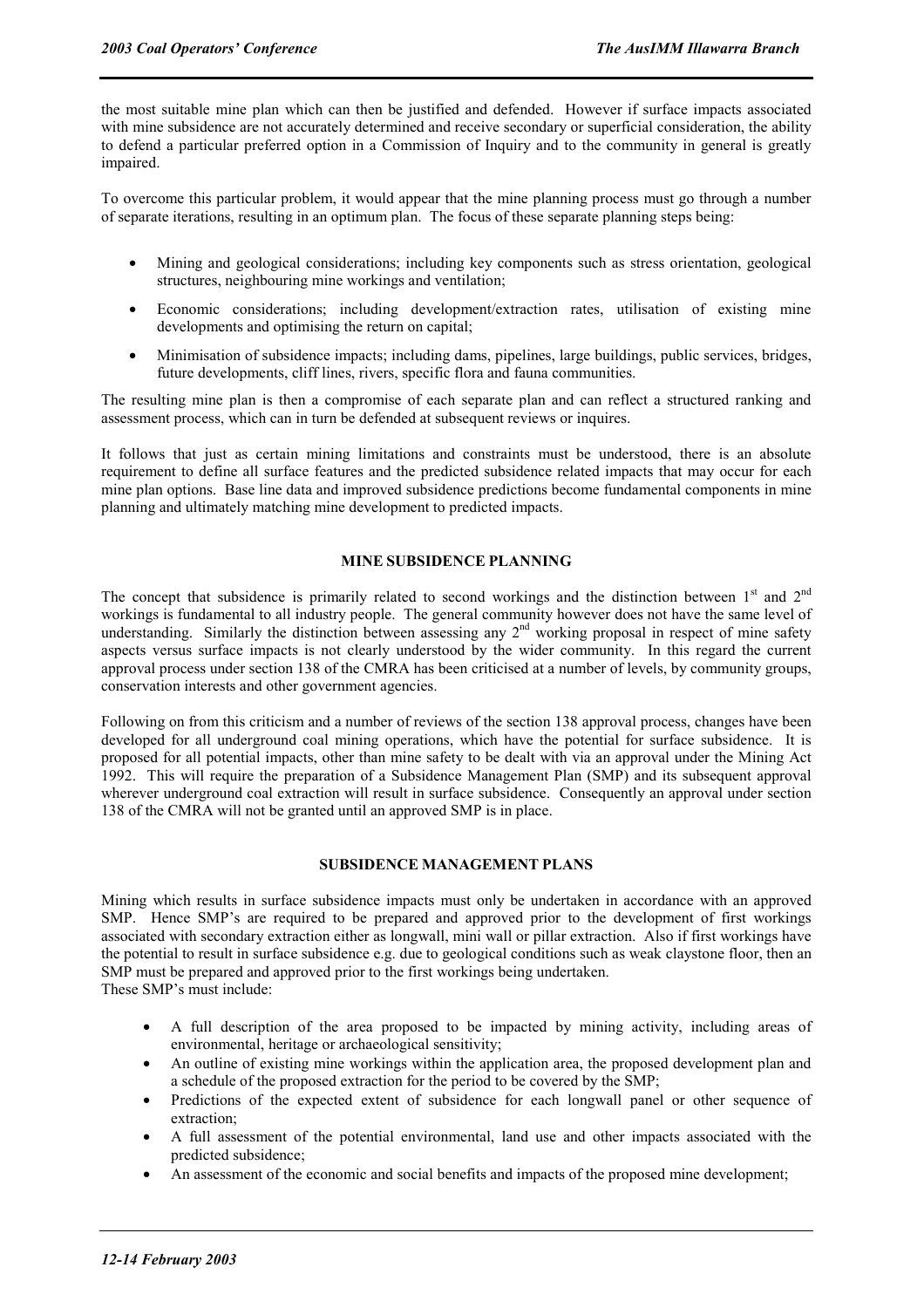- Extracts of relevant conditions of any development consent held, relevant conditions of other licences held and relevant policies of other agencies (including the Mine Subsidence Board and the Dams Safety Committee);
- Description of subsidence projections and impact assessment associated with any previous development applications:
- Proposals to minimize impacts of surface subsidence, particularly in areas of environmental, heritage and archaeological sensitivity or important man-made surface features;
- Proposed risk management plans for all areas of environmental, heritage or archaeological sensitivity or important man-made surface features, addressing both the planning and operational phases of mining. In the case of major surface infrastructure, risk management plans are required to be endorsed by the infrastructure owner prior to the operational phases of mining;
- Proposals for ground and surface water management;
- Proposals for any necessary rehabilitation of subsidence impacts;
- Results of consultation with affected landowners, state and local government agencies and the general community and;
- Details of any proposed Community Consultation Process.

An SMP can be approved to cover up to seven years of projected mining operations. When approved the SMP will form part of the Mining Operations Plan required under the mining lease conditions and therefore be subject to the requirement for lodgement and review of an Annual Environmental Management Report. Annual Environmental Management Reports, including the report into the SMP will be provided to all agencies with an identified interest. Details of the method for preparation of SMP's are set out in Appendix A.

#### **THE APPROVAL PROCESS**

The SMP will be subject to the approval of the Director General of the Department of Mineral Resources. Draft SMP's and applications should be submitted to the Assistant Director, Environment. The draft SMP's will be assessed by a Departmental SMP Review Committee comprising of the Assistant Director, Environment (chair), Chief Inspector of Coal Mines, the Principal Subsidence Engineer, Manager Policy and Legislative Review and Chief Geologist Coal and Petroleum.

The SMP approval Process will address:

- Development of conditions for the Director General's approval;
- Advice on any additional security deposit needed to reflect possible subsidence related impacts;
- Consultation with and/or participation by other potentially affected agencies (including Department of Land and Water Conservation, Sydney Catchment Authority, National Parks and Wildlife Service and Dams Safety Committee;
- Consideration of the need to consult outside expertise as appropriate, in considering and preparing conditions for subsidence related environmental impacts;
- Review of the results of previous on-site monitoring during and after extraction;
- Requirements for the title holder to obtain an independent audit or assessment where circumstances warrant and;
- Appropriate amendments to existing SMP's and their conditions of approval

A flow chart outlining the process for SMP approval is shown in Figure 2.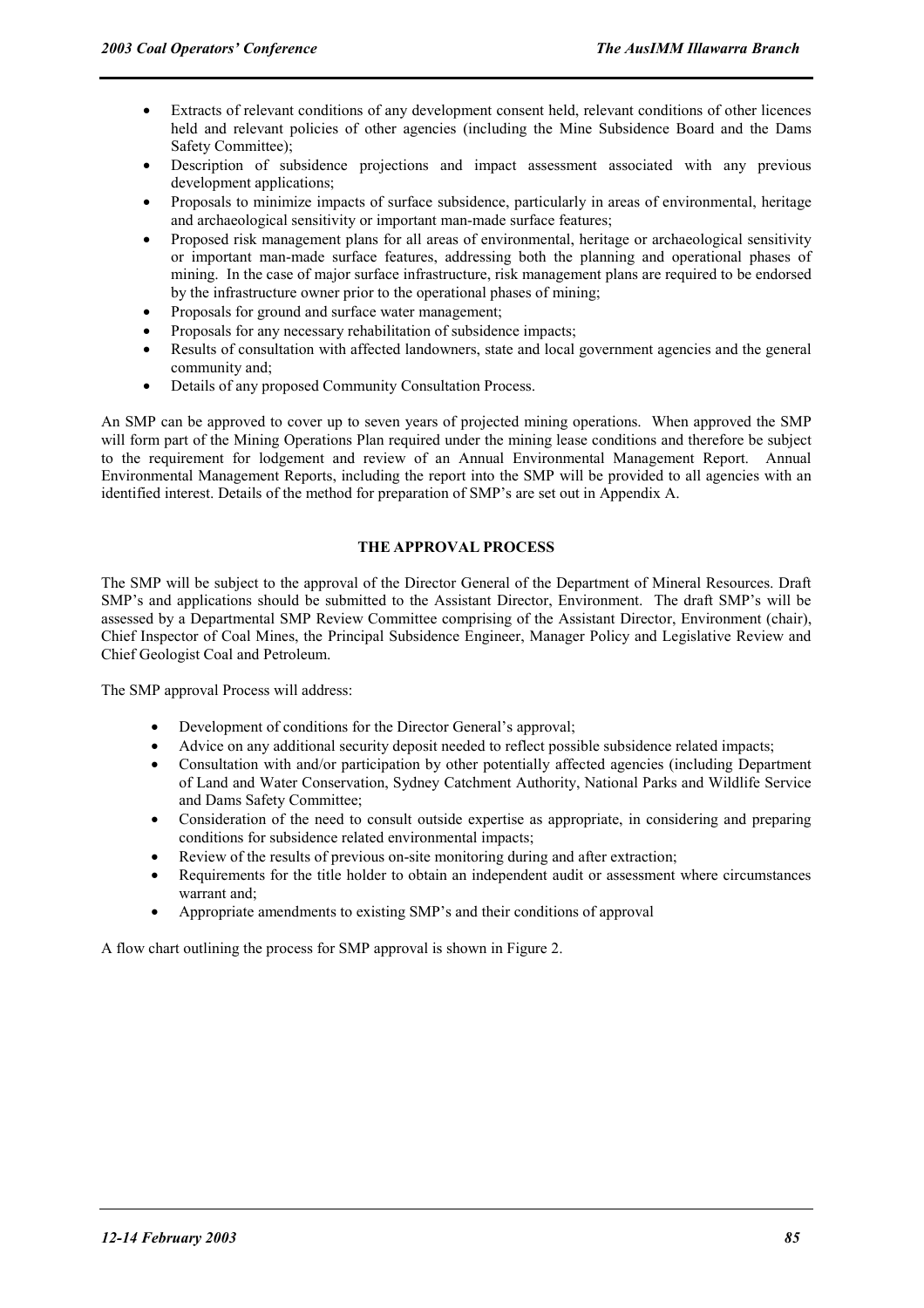

**FIG. 2 - Process for Approval of SMP's**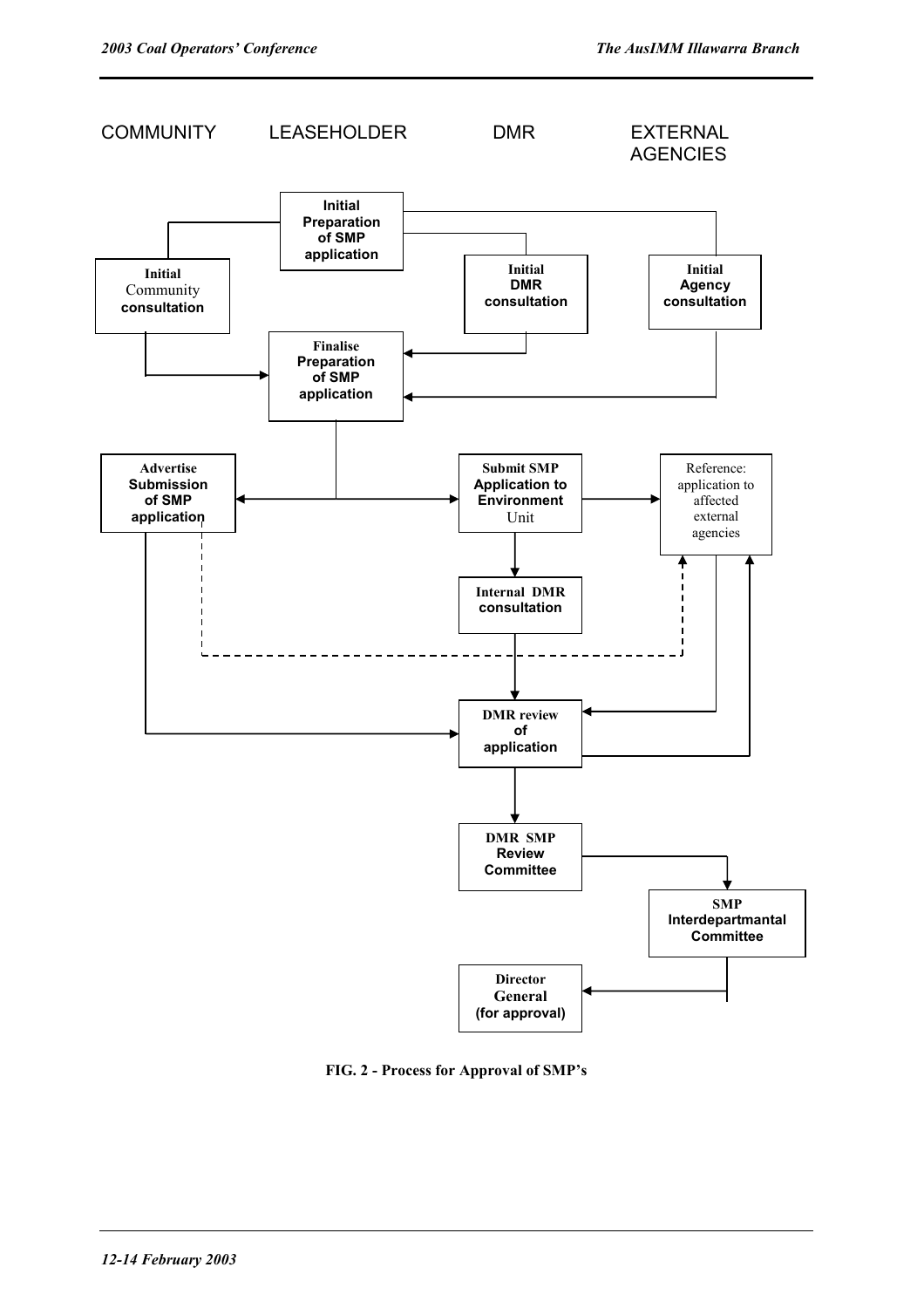## **CONSULTATION AND PARTICIPATION BY THE COMMUNITY**

As indicated previously the desire to involve the local community and potentially affected land owners is a fundamental component of the new approval process. This is also reflected with a number of the recent development consents grant for underground coal mining operations in the State.

During the development of the draft SMP each applicant must:

- Advertise in local and state newspapers their intention to submit an SMP and application for approval for the identified area.
- Identify all land holders and local councils directly effected by their proposals
- Consult with all such land holders and councils
- Take into account the views expressed in responses received

Throughout the process of community consultation, applicants for SMP approvals are encouraged to apply the *"Guidelines for Best Practice Community Consultation in the NSW Mining and Extractive Industries"*, as developed by the NSW Minerals Council. Consultation with landholders is to include discussions on integrating any proposed mitigation works with the management of the property as a whole.

#### **CONCLUSIONS**

It is evident that the controls and restrictions on longwall extraction have been extended over the last ten years. This is largely evidenced by the conditions of development consents and the conditions attached to approvals issued under section 138 of the CMRA. With this growing awareness of subsidence has come a greater understanding of predicting the amount of subsidence and more importantly being able to identify the impacts, which subsidence will have on specific surface features. In the case of specific man made features the development of subsidence management plans has enabled coal to be recovered, which previously may have been sterilised. The obvious challenge is to develop the same style of approach and understanding for natural surface features. The requirement to develop SMP's with an enhanced level of community and government agency liaison further supports the need for a total management approach.

Following on from possible limitations and restrictions on the way longwall mining is undertaken, is the need to predict with greater accuracy the level of subsidence resulting from a particular longwall layout. The amount of surface displacement, tensile and compressive strain, tilt and curvature must be predicted to an increasing level of accuracy. It is important to be able to categorically determine the degree of impact a particular amount of subsidence will have on a surface feature. Hence, not only must the measurement and prediction of subsidence be accurate but also the determination of the subsidence impacts must be correct. Failure to meet this challenge has the potential to cause the "right to mine" to be questioned and possibly revoked.

In conjunction with this need for more accurate subsidence prediction is the challenge to make each longwall panel and its related infrastructure more adaptive. Longwalls have traditionally been regarded as large inflexible "monsters" that require considerable planning and mining logistics. This is definitely the case for modern day longwall panels with face lengths of 300 metres or more. To manage the potential subsidence related impacts that arise from such longwalls, the mining operation must be able to provided localised protection to surface features by such means as varying face width, chain pillar sizes and installation and recovery locations. If the flexibility of longwall mining operations cannot be improved the potential resource sterilisation and resulting impacts of mine subsidence could drastically reduce the overall economic advantage the longwall mining method has over other extraction methods.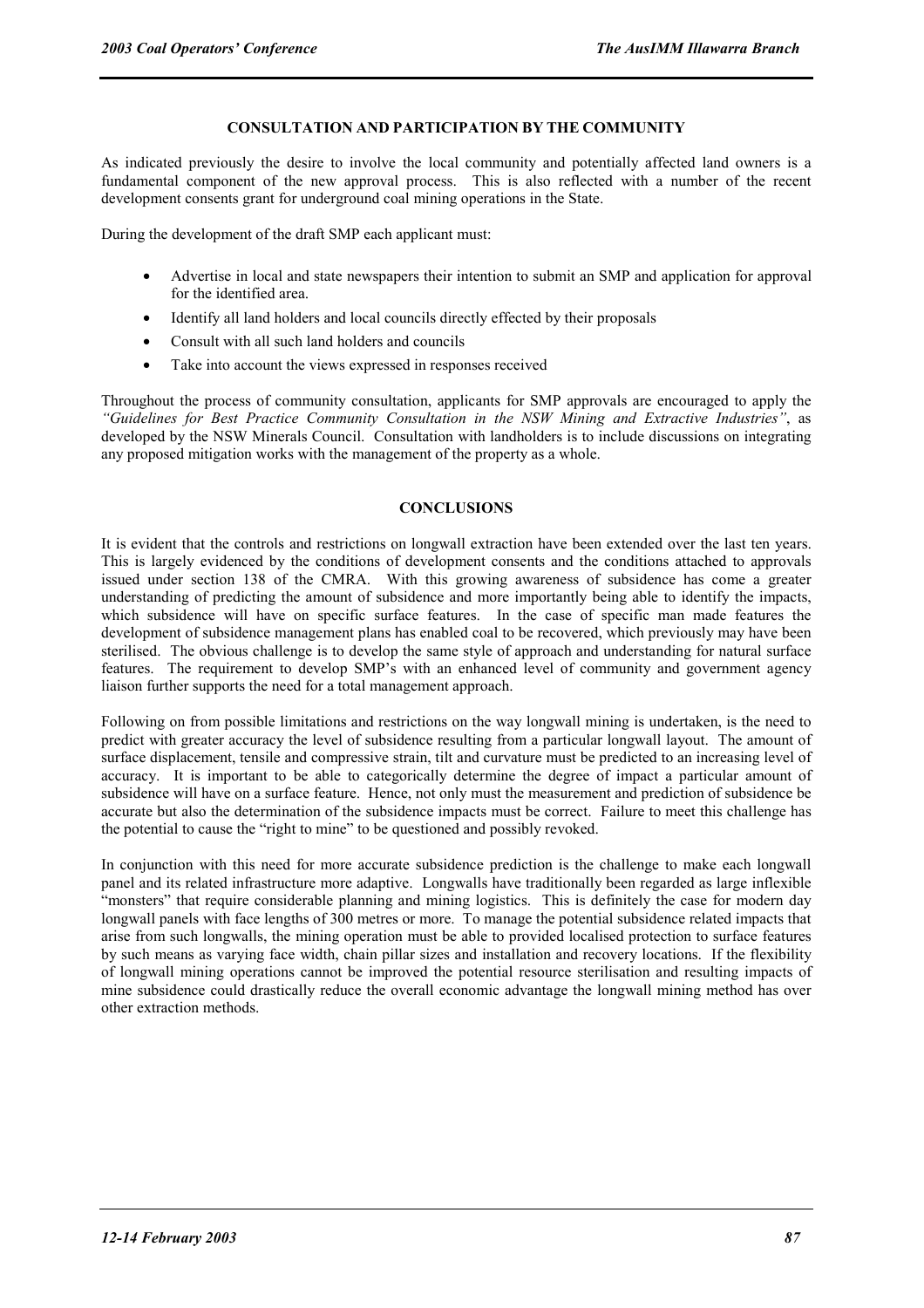# **REFERENCES**

- Harvey C R, 1989 "Evaluation of Rock Formations in the Lithgow Region, with respect to coal mining". Unpublished research project, University of New South Wales; pp 73
- Holla L & Barclay E, 2000 "Mine Subsidence in the Southern Coalfields, NSW Australia" pp 118, NSW Department of Mineral Resources, Sydney.

NSW Govt, 1982 "Coal Mines regulation Act 1982" (NSW Government Printer; Sydney).

- Radloff B J & Mills K W, 2001 "Management of Mine Subsidence Impacts on Cliffs at Baal Bone Colliery (Western Coalfield NSW)" Coal Mine Subsidence 2001, Current Practice and Issues – Proceedings of the  $5<sup>th</sup>$ Triennial Conference of the Mine Subsidence Technological Society, Maitland, Aus. pp63-75
- Waddington Kay & Associates, 2002 "Management Information Handbook on the undermining of Cliffs, Gorges and River Systems"; Projects C8005 and C9067 under the Australian Coal Association Research Program